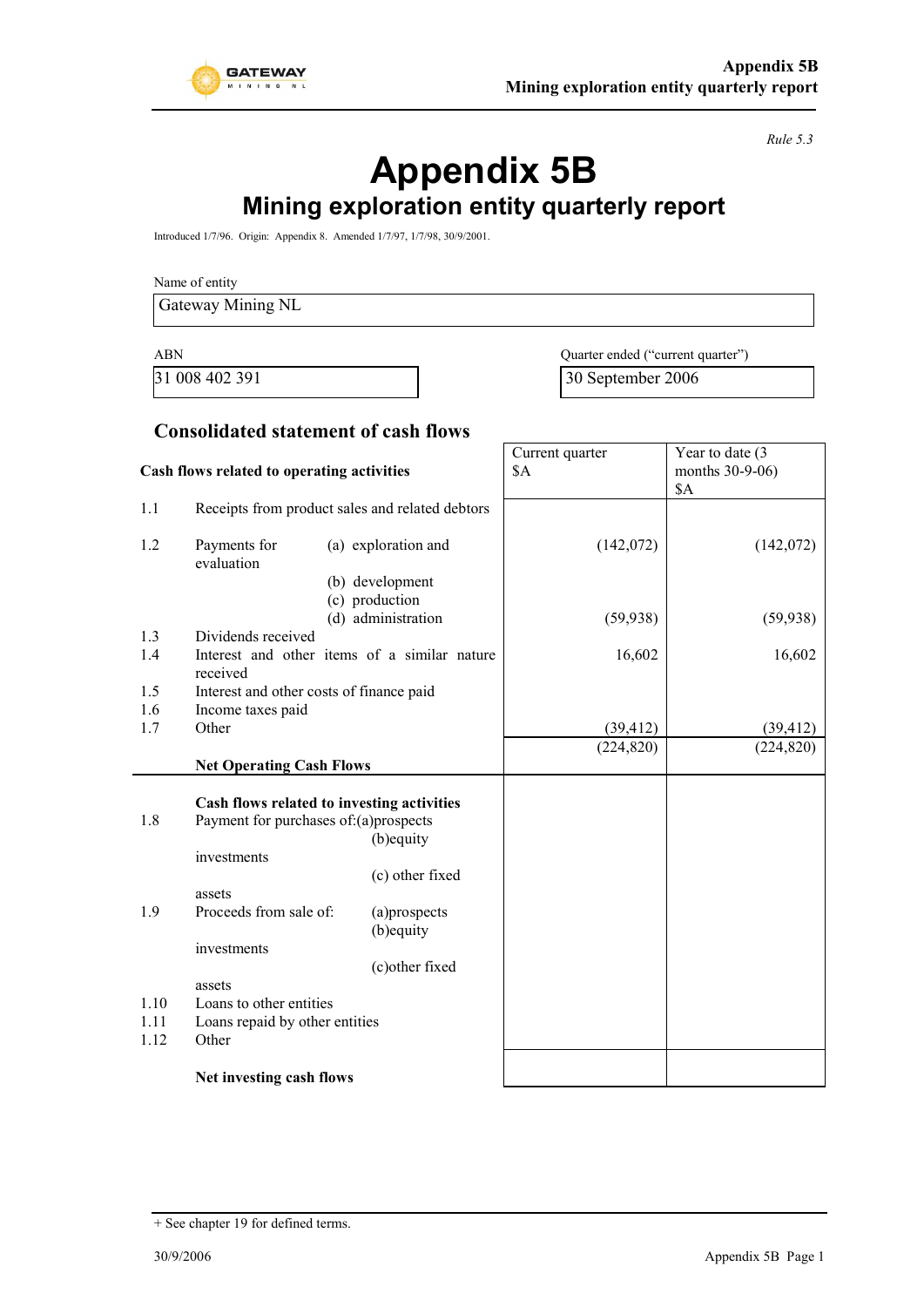

|              |                                                                                     | Current quarter | Year to date (3 months) |
|--------------|-------------------------------------------------------------------------------------|-----------------|-------------------------|
|              |                                                                                     | \$A             | $30-9-05$               |
|              |                                                                                     |                 | <b>\$A</b>              |
| 1.13         | Total operating and investing cash flows<br>(brought forward)                       |                 |                         |
|              | Cash flows related to financing activities                                          |                 |                         |
| 1.14         | Proceeds from issues of shares, options, etc.                                       |                 |                         |
| 1.15         | Proceeds from sale of forfeited shares                                              |                 |                         |
| 1.16         | Proceeds from borrowings                                                            |                 |                         |
| 1.17         | Repayment of borrowings                                                             |                 |                         |
| 1.18         | Dividends paid                                                                      |                 |                         |
| 1.19         | Other (provide details if material)                                                 |                 |                         |
|              | Net financing cash flows                                                            |                 |                         |
|              | Net increase (decrease) in cash held                                                | (224, 820)      | (224, 820)              |
| 1.20<br>1.21 | Cash at beginning of quarter/year to date<br>Exchange rate adjustments to item 1.20 | 1,886,661       | 1,886,661               |
| 1.22         | Cash at end of quarter                                                              | 1,661,841       | 1,661,841               |

## **Payments to directors of the entity and associates of the directors Payments to related entities of the entity and associates of the related entities**

|      |                                                                  | Current quarter<br>\$A |
|------|------------------------------------------------------------------|------------------------|
| 1.23 | Aggregate amount of payments to the parties included in item 1.2 | 5,500                  |
| 1.24 | Aggregate amount of loans to the parties included in item 1.10   |                        |
|      |                                                                  |                        |

1.25 Explanation necessary for an understanding of the transactions

#### **Non-cash financing and investing activities**

- 2.1 Details of financing and investing transactions which have had a material effect on consolidated assets and liabilities but did not involve cash flows
- 2.2 Details of outlays made by other entities to establish or increase their share in projects in which the reporting entity has an interest

<sup>+</sup> See chapter 19 for defined terms.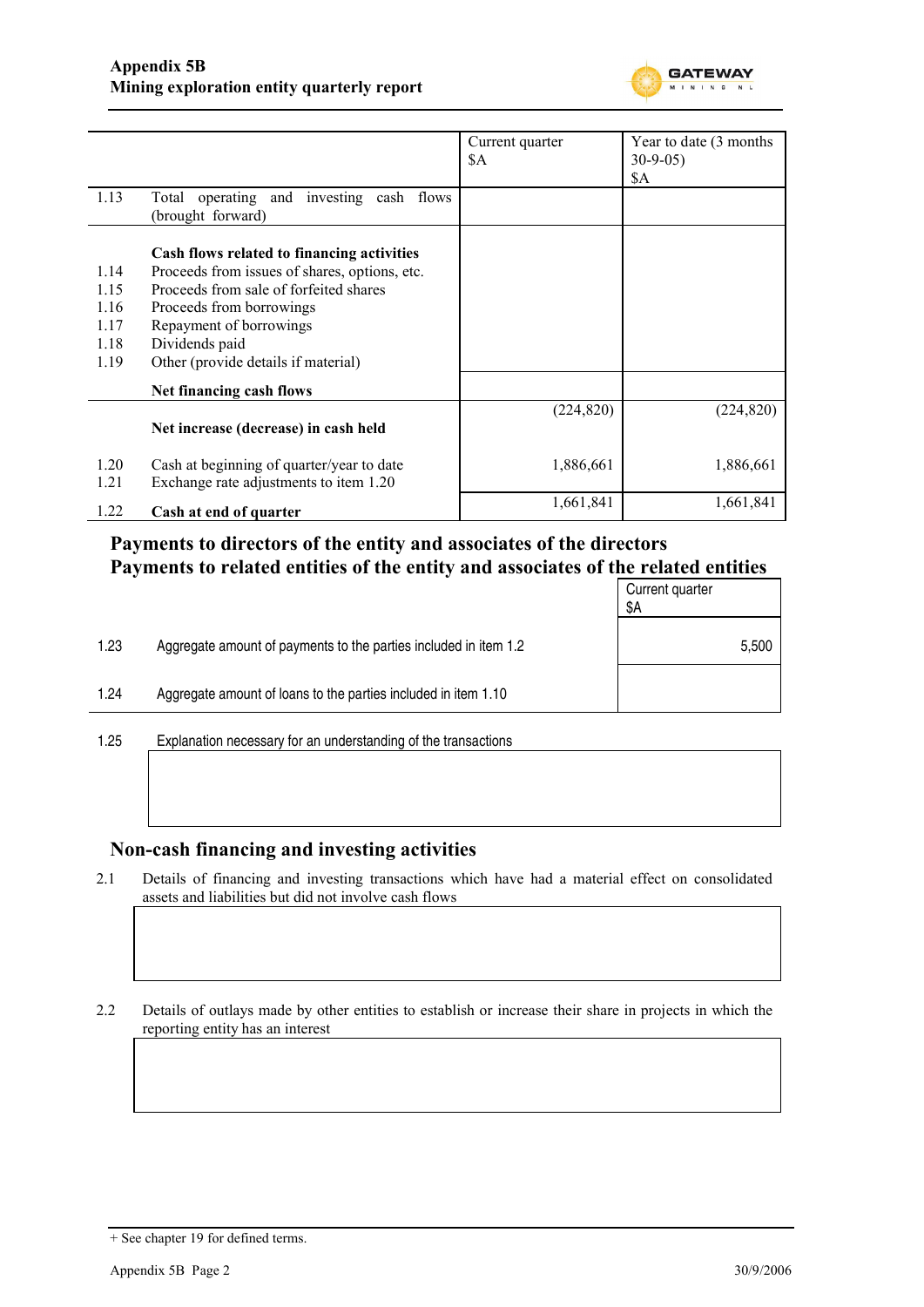

### **Financing facilities available**

*Add notes as necessary for an understanding of the position.*

|     |                             | Amount available<br>\$A'000 | Amount used<br>A'000 |
|-----|-----------------------------|-----------------------------|----------------------|
| 3.1 | Loan facilities             |                             |                      |
| 3.2 | Credit standby arrangements |                             |                      |

### **Estimated cash outflows for next quarter**

|     | <b>Total</b>               | 150,000 |
|-----|----------------------------|---------|
| 4.2 | Development                |         |
| 4.1 | Exploration and evaluation | 150,000 |
|     |                            | \$A     |

## **Reconciliation of cash**

|     | Reconciliation of cash at the end of the quarter (as<br>shown in the consolidated statement of cash flows) to<br>the related items in the accounts is as follows. | Current quarter<br>\$A | Previous quarter<br>\$A |
|-----|-------------------------------------------------------------------------------------------------------------------------------------------------------------------|------------------------|-------------------------|
| 5.1 | Cash on hand and at bank                                                                                                                                          | 1,661,841              | 1,661,841               |
| 5.2 | Deposits at call                                                                                                                                                  |                        |                         |
| 5.3 | Bank overdraft                                                                                                                                                    |                        |                         |
| 5.4 | Other (provide details)                                                                                                                                           |                        |                         |
|     | Total: cash at end of quarter (item 1.22)                                                                                                                         | 1,661,841              | 1,661,841               |

### **Changes in interests in mining tenements**

|     |                                                                     | Tenement<br>reference | Nature of interest<br>(note (2)) | Interest at<br>beginning<br>of quarter | Interest at<br>end of<br>quarter |
|-----|---------------------------------------------------------------------|-----------------------|----------------------------------|----------------------------------------|----------------------------------|
| 6.1 | Interests in mining<br>tenements relinquished,<br>reduced or lapsed | E5947                 |                                  | 100                                    | $\boldsymbol{0}$                 |
| 6.2 | Interests in mining<br>tenements acquired or<br>increased           |                       |                                  |                                        |                                  |

<sup>+</sup> See chapter 19 for defined terms.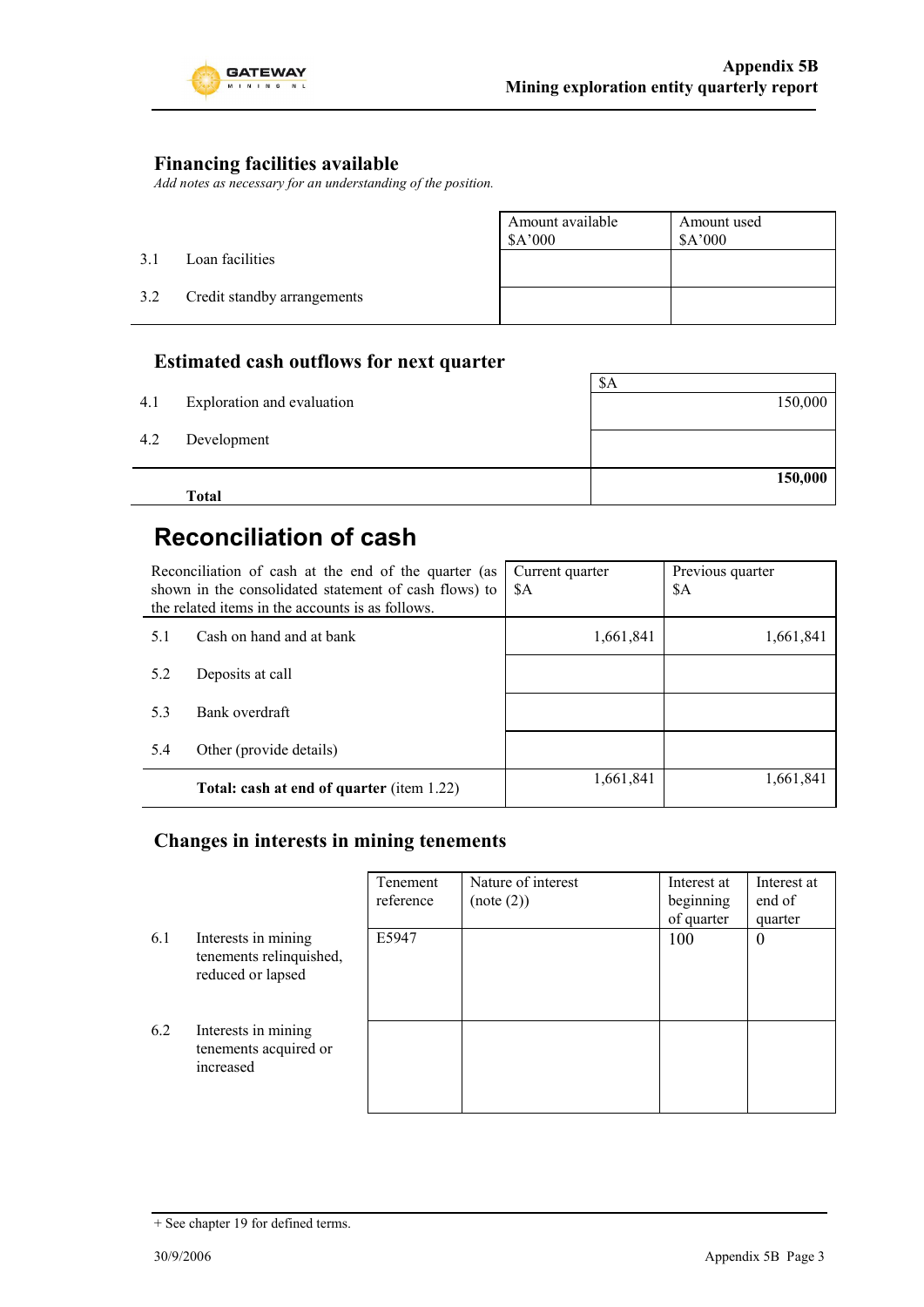

#### **Issued and quoted securities at end of current quarter**

*Description includes rate of interest and any redemption or conversion rights together with prices and dates.*

|      |                                                                                                                                                  | Total number | Number quoted | Issue price per<br>security (see note<br>$3)$ (cents) | Amount paid up per<br>security (see note 3)<br>(cents) |
|------|--------------------------------------------------------------------------------------------------------------------------------------------------|--------------|---------------|-------------------------------------------------------|--------------------------------------------------------|
| 7.1  | Preference<br><sup>+</sup> securities<br>(description)                                                                                           |              |               |                                                       |                                                        |
| 7.2  | Changes during<br>quarter<br>(a) Increases<br>through issues<br>(b) Decreases<br>through returns<br>of capital, buy-<br>backs,<br>redemptions    |              |               |                                                       |                                                        |
| 7.3  | +Ordinary<br>securities                                                                                                                          | 101,105,450  | 101,105,450   |                                                       |                                                        |
| 7.4  | Changes during<br>quarter<br>(a) Increases<br>through issues<br>(b) Decreases<br>through returns<br>of capital, buy-<br>backs                    |              |               |                                                       |                                                        |
| 7.5  | +Convertible<br>debt securities                                                                                                                  |              |               |                                                       |                                                        |
| 7.6  | (description)<br>Changes during<br>quarter<br>(a) Increases<br>through issues<br>(b) Decreases<br>through<br>securities<br>matured,<br>converted |              |               |                                                       |                                                        |
| 7.7  | <b>Options</b><br>(description and                                                                                                               | 9,692,828    | 9,692,828     | Exercise price                                        | Expiry date                                            |
|      | conversion<br>factor)                                                                                                                            |              |               | 30 cents                                              | 1 March 2007                                           |
| 7.8  | Issued during<br>quarter                                                                                                                         |              |               |                                                       |                                                        |
| 7.9  | <b>Exercised</b> during<br>quarter                                                                                                               |              |               |                                                       |                                                        |
| 7.10 | <b>Expired during</b><br>quarter                                                                                                                 |              |               |                                                       |                                                        |
| 7.11 | <b>Debentures</b><br>(totals only)                                                                                                               |              |               |                                                       |                                                        |
| 7.12 | <b>Unsecured</b><br>notes (totals<br>only)                                                                                                       |              |               |                                                       |                                                        |

<sup>+</sup> See chapter 19 for defined terms.